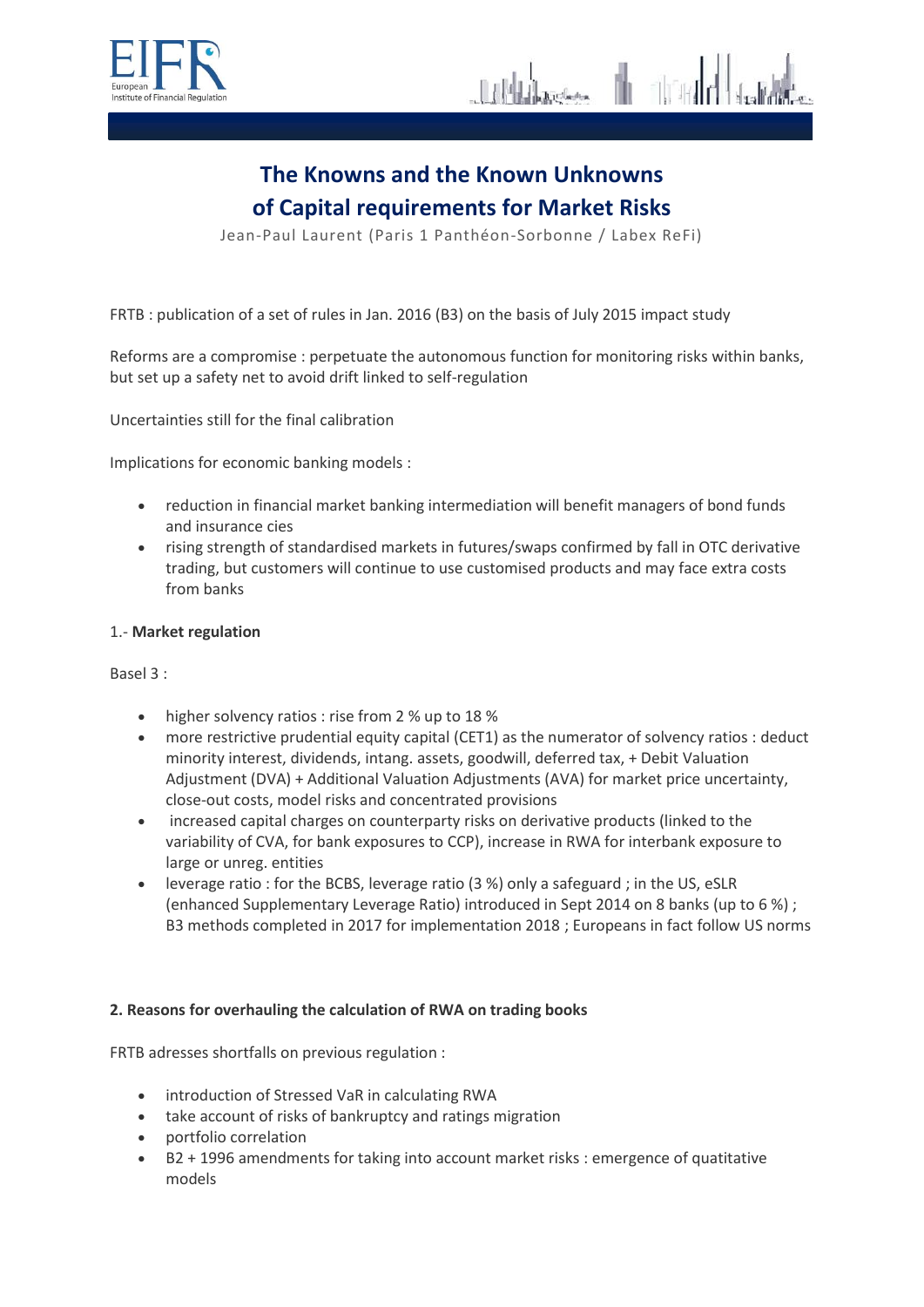

- concept of VaR is simple, but implementation not easy or transparent : models complex and difficult for auditing, comparisions difficult (different banking cultures), correlation difficult to assess, underestimation of some risks, difficult to consider high volatility or extreme risks, complexity favors big banks, internal models smooth out volatility ; VaR was a poor indicator
- challenge on supervisors to audit models

# **3. Present state of reforms in the caclculation of RWA on trading books**

- regulatory fragmentation is detrimental to all
- rise of standardised approaches due to sceptimism of regulators and economists ; questions
- relative costs of risks determined correctly by regulators ? do they lead to good incentives ?
- detail of risk analysis is less than in internal models, threshold effects
- standard approach is a compromise : comparability vs complexity
- new framework considers expected shortfall during the stressed period at confidence level of 95.5 %
- debate on relative merits of VaR and Expected Shortfall
- default risks in the trading books : possibility of using internal models to calculate RWA assets confirmed by BCBS (securitisation excluded) ; new default risk charge (DRC) instead of IRC ; introduction of floors on default probabilities, use of default probabilities and recovery rates based on internal models (challenges for data quality and consistency with banking book), inclusion of equity risk

## **4. Future trends**

- implementation in 2019 ; for Europe : need amendment to CRR
- improving the quality content of RWA in the trading book is the cornestone of the new prudential framework
- credibility of the new methods of calculating RWA will depend on the quality of supervision (audit of internal pricing models) ; requires from supervisors top level capacities in quantitative risks
- no evidence that the recalibration of rules will not lead to an increase in RWA for trading portfolios
- final arbitration in 2017 by BCBS in conjunction with GHOS and FSB, then transposition

# **5. Rethinking banks' capital market activities**

- evolution of bank profitability in capital markets activities
- rules for calculating the denominator (RWA) changed, ratio mostly expected to increase and capital requirements to rise
- banks should amend products, pricing and strategic positioning ; least profitable banks penalised ; implementation (data, modelling teams) and compliance costs of internal models will increase
- new regulation leading to strategic choices
- need to quantify changes in expected profitability (ROE)

### **Conclusion**

 new rules in 2019 will replace Basel 2.5 (the 1996 amendment to market risks and the addons introduced after the crisis)